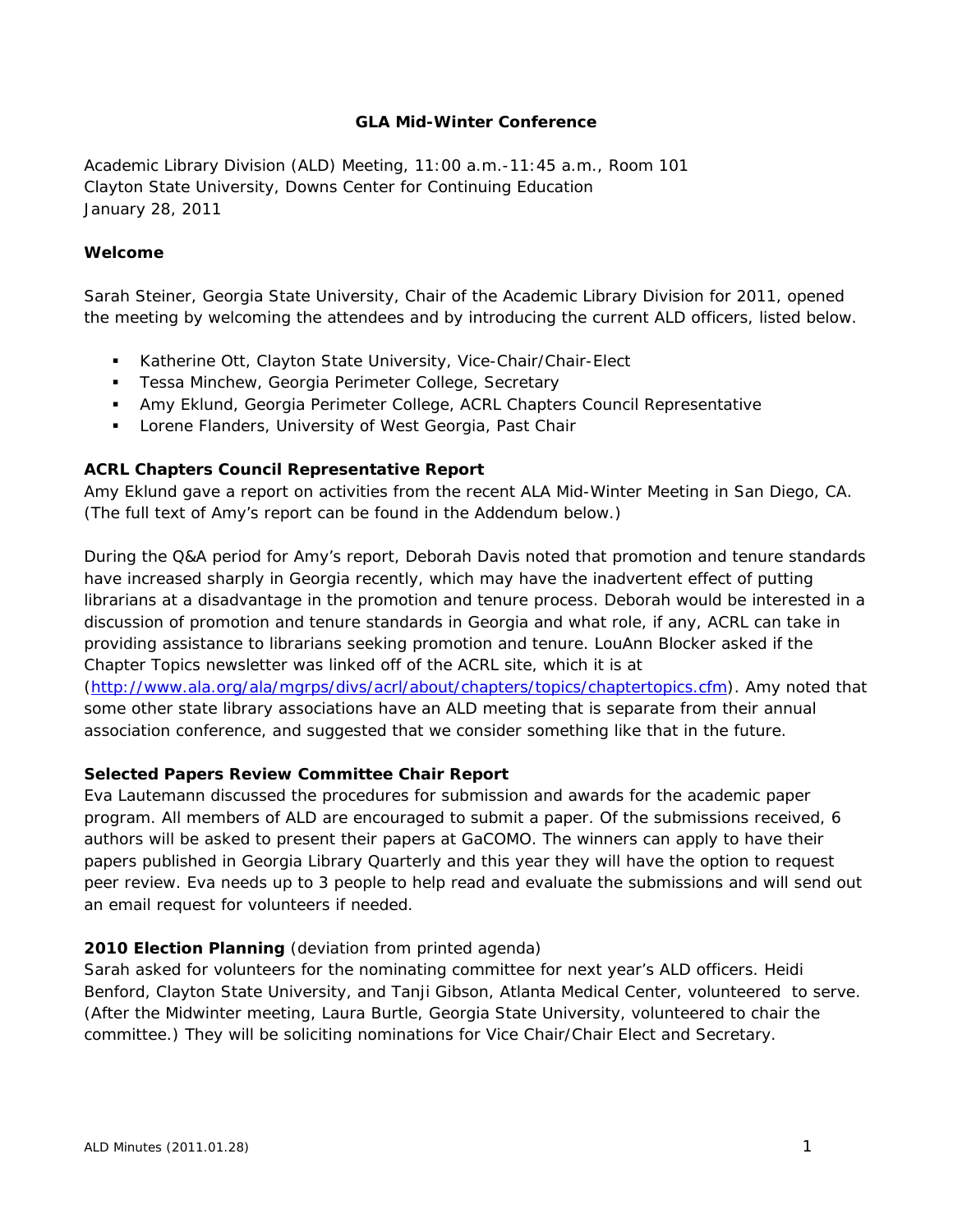## **GaCOMO 2011: October 6-7 in Athens**

At the beginning of the brainstorming session, there was some discussion about the number of academic library-oriented proposals that were not accepted for GaCOMO 2010. It was wondered if selecting only "academic" as the focus area on the proposal form would hurt the chances of acceptance. Sarah was under the impression that proposals officially sponsored by a division were always selected, but she will verify this. Gordon Baker pointed out that space limitations would naturally have influence on the number of proposals that could be accepted.

A speaker from the Government Information Interest Group commented that many proposals from GIIG were not accepted and asked if they should try to get their proposals sponsored by ALD in the future. (One would need to contact the Chair of ALD to discuss official division sponsorship.) Yadira Payne, 2010 Chair of GIIG, noted that there were actually a number of GIIG proposals selected last year. It was also noted by members in attendance that the selection committee received an unprecedented number of proposals last year and this, coupled with the cutting of the early morning sessions from the schedule, made acceptance much more competitive than it may have been in previous years.

One member suggested that there was not enough balance between the public and academic sessions at last year's GaCOMO and there was some discussion about whether or not this assessment was accurate. Past GLA President, Carol Stanley, pointed out that this is not an uncommon complaint each year and that the 2010 program had been designed to achieve the best balance possible.

## **Presentation topics:**

(Members offered the following topics as ideas for presentations at GaCOMO. The name of the person who suggested the topic is provided for most of the suggestions.)

Deborah Davis, Valdosta State University:

Promotion and tenure discussions, particularly if we can get an ACRL representative to participate. How people are using assessment in a time of shrinking budgets. Programming that focuses on special collections and archives.

Cathy Jeffrey, Clayton State University:

Cathy noted that past promotion and tenure discussions have been hard pressed to find enough time for the amount of Q&A generated. She suggested a double session on this topic.

Yadira Payne, Augusta State University:

Electronic records preservation with an emphasis on best practices for archives and technical services departments. Toby Graham, University of Georgia, was mentioned as a possible presenter.

#### Michael Elrod, Young Harris College:

Instruction in tools that can be used to teach students to conduct academic research and in conveying research methods in accessible language. Also, graphic novels as academic literature is a topic generating a lot of interest from students and faculty.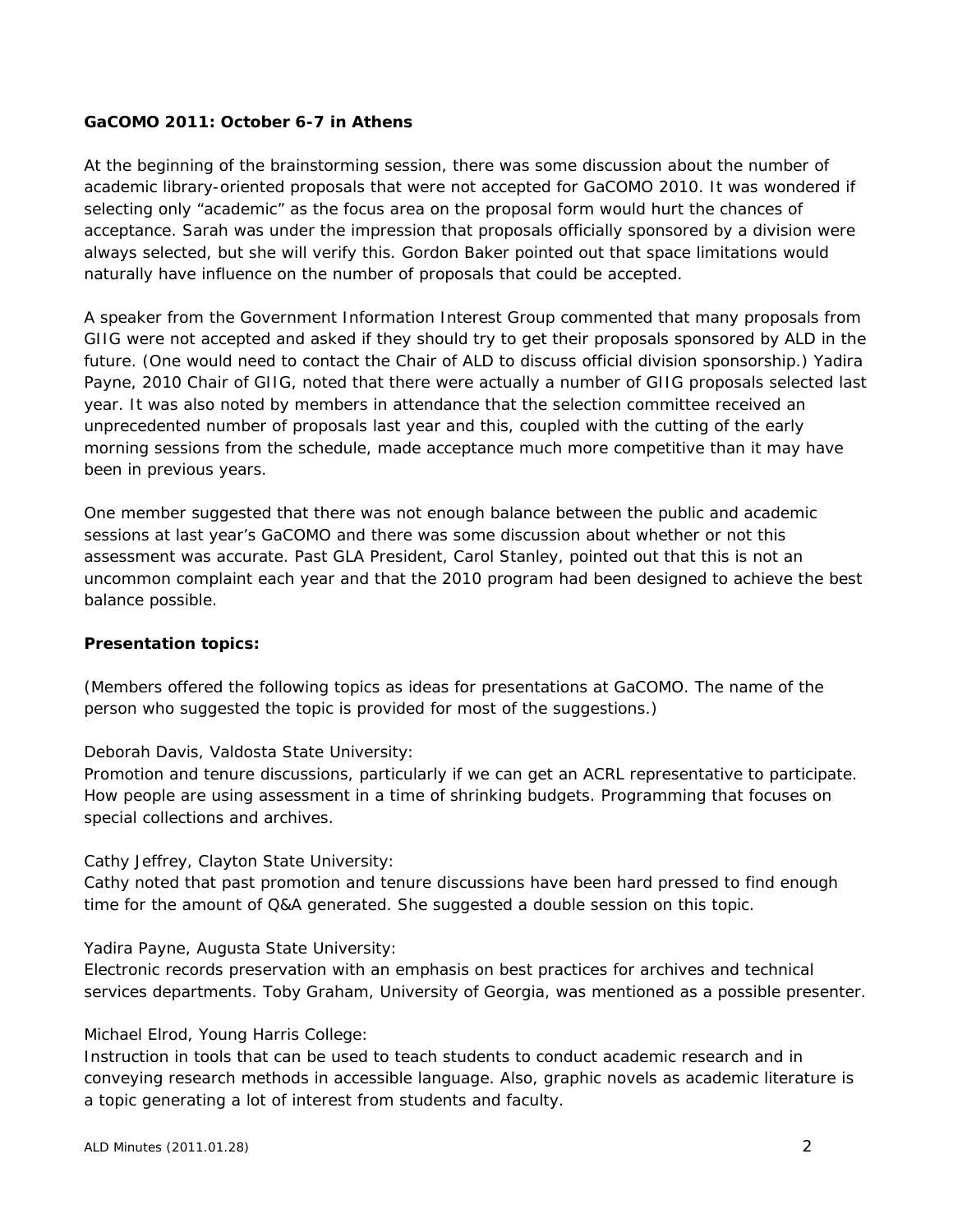[Name unknown], Shorter College: Information literacy

Carol Stanley, Athens Technical College: Proposed a preconference on promotion and tenure instead of a single or double session.

Natalie Clewell, West Georgia Technical College:

Natalie would like to hear about best practices from schools that have already implemented emerging technologies, like the circulation of e-readers, and how they got buy in from their administration. The Gadget Group at the University of Georgia and the Gear and Apps Group at Georgia State University were mentioned.

Pete Bursi, Georgia Perimeter College:

North Georgia Associated Libraries is doing a disaster planning program. Perhaps we could get the same person to speak, or have other sessions on disaster planning.

Elizabeth Bagley, Agnes Scott College: Patron-driven e-book acquisitions.

LouAnn Blocker, Augusta State University: Repurposing library space without great expense.

Ginny Fehrer, University of Georgia:

Green libraries. Gene Ruffin and Loren Pinkerman were suggested as possible presenters.

Julie Higbee, North Georgia College and State University: Classroom techniques and approaches within specific subject areas.

Katherine RobinSun, recent graduate of UNT/Emory progam: Library instruction for distance education students.

# **ALD Luncheon Planning for GaCOMO**

The ALD Vice Chair is charged with finding a speaker for the GaCOMO ALD luncheon and Katherine Ott has secured the historian Annette Laing. Ms. Laing taught history at Georgia Southern University before devoting herself full-time to writing. We are considering a joint luncheon with the Public Library Division, as this was very successful last year, and Ms. Laing will build a topic off of the conference theme when it has been decided upon.

## **The meeting was adjourned at 11:40 a.m.**

# **Respectfully submitted by Tessa Minchew, ALD Secretary**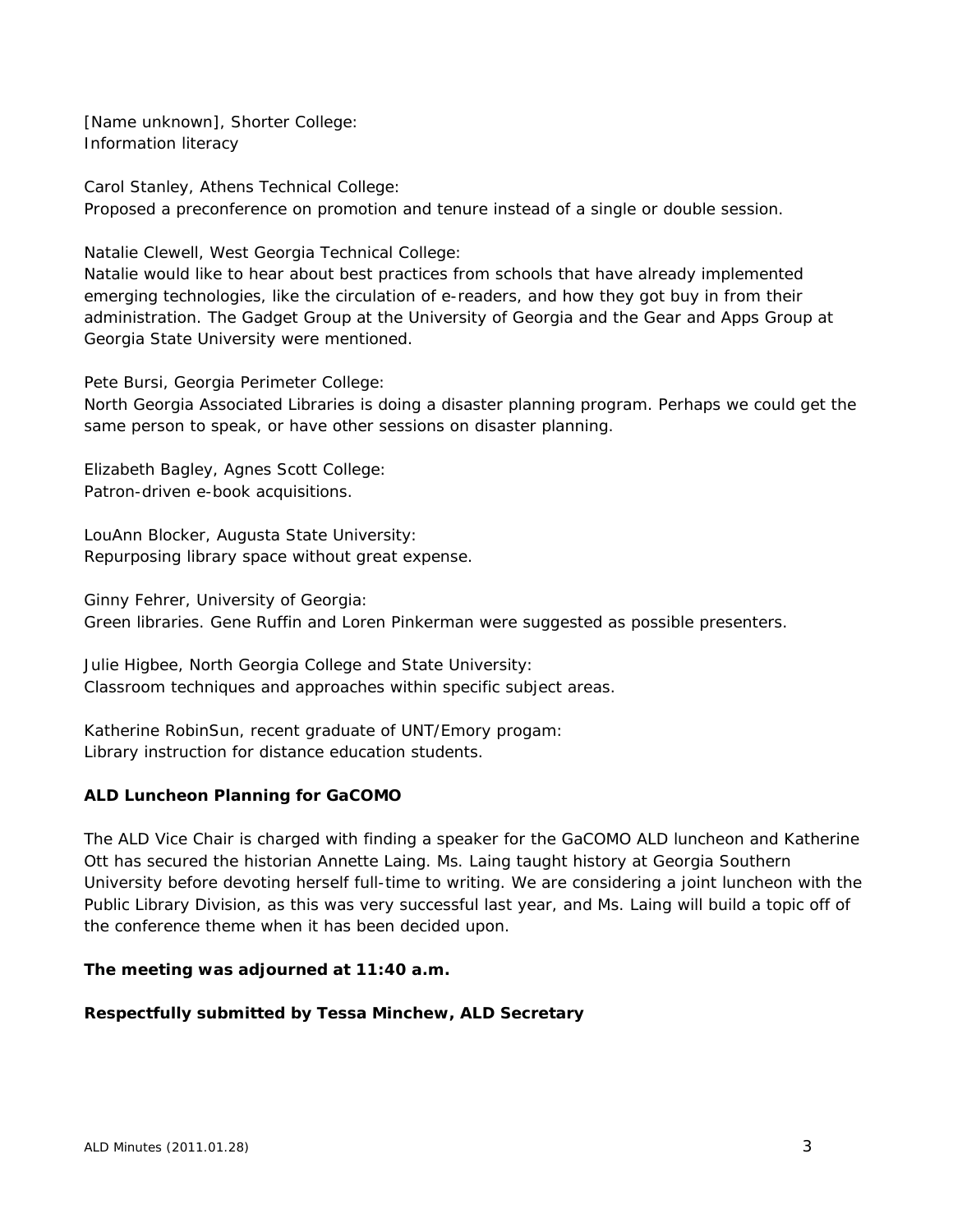## **Addendum**

# **Report on ACRL Chapters Council Meeting at ALA Mid-Winter January 9, 2011, San Diego, CA**

by Amy Eklund, ACRL Chapters Council Representative [\(Amy.Eklund@gpc.edu](mailto:Amy.Eklund@gpc.edu))

Mark Lenker, ACRL Chapters Council Chair, briefly explained the role of the Chapters Council, which is to improve communication and relations among local chapters and with ACRL at the national level.

ACRL Chapters Counc[i](#page-4-0)l drafted a resolution<sup>i</sup> to increase ACRL funding to local chapters in 2009-10. The resolution was to increase funding from \$1 to \$3 for each ACRL member in a geographical area for programming and other educational fund requests by local chapters, and also to hold nonallocated Chapter reimbursement funds in a pool that could be used for programming and grants. This motion was defeated by the ACRL Board at the Spring 2010 Executive Committee meeting, and the Board cited the following as reasons for their decision: a) a pool of unallocated funds is in violation of a revised ACRL Unused Funds Policy 6.29; b) ACRL supports chapters by funding ACRL Officer visits to Chapters (whereby Chapters can request that ACRL Officers present at meetings, and ACRL pays for travel); c) and additional \$10 per new ACRL member in a geographic region can be obtained by chapters which conduct membership recruitment activities and summarize them in the chapter annual report**[ii](#page-4-1)**. However, the Chapters Council wants to draft another resolution for an increase in funding in light of the ACRL Leadership Council's discussion of using the Higher Education Price Index (HEPI) to calculate ACRL dues increases for next year (they discussed using a 3-5 year rolling HEPI index). ACRL Chapters Council wants to make sure funding increases commensurately for local chapters, and a working group met on Jan. 9 to draft the resolution.

Another Chapters Council working group, the online communications committee, reported on its activities. They met online and discussed some possible ways to improve and expand communications beyond the current methods of listserv**[iii](#page-4-2)**, Chapter Topics newsletter**[iv](#page-4-3)**, ACRL website**[v](#page-5-0)**, and ALAConnect**[vi](#page-5-1)**. The committee recommends that a more dynamic web forum, such as a blog and/or a wiki are needed and looked at some of the requirements, discussed the types of conversations the forums might generate, looked at some models of communication by other similar groups, and discussed logistics of administration and setup. The working group also met on Jan. 9 to discuss further action and will report at ALA Annual.

The draft of the ACRL strategic plan, "Plan for Excellence"**[vii](#page-5-2)** was reviewed and some changes/recommendations will be sent to the ACRL Board. The plan includes three strategic areas of focus: the value of academic libraries; student learning; and research and scholarly environment. The plan is available on the ACRL website and comments are encouraged from all ACRL members.

One of the candidates for ACRL President, Steven Bell, came to the meeting. If elected, he will make growing the membership of ACRL a priority, and will focus on how to connect local chapters and membership to the national level. He mentioned the "ACRL Value of Libraries"**[viii](#page-5-3)** study and proposed a follow-up "Value of Librarians" study. He also mentioned possibly revising the dues structure so that those newer to the profession pay less. [I also had an opportunity to attend the ACRL Presidential Candidates Forum where Steven Bell and the other candidate, Tom Abbott, answered specific questions, so if anyone wants details on that I can provide my notes].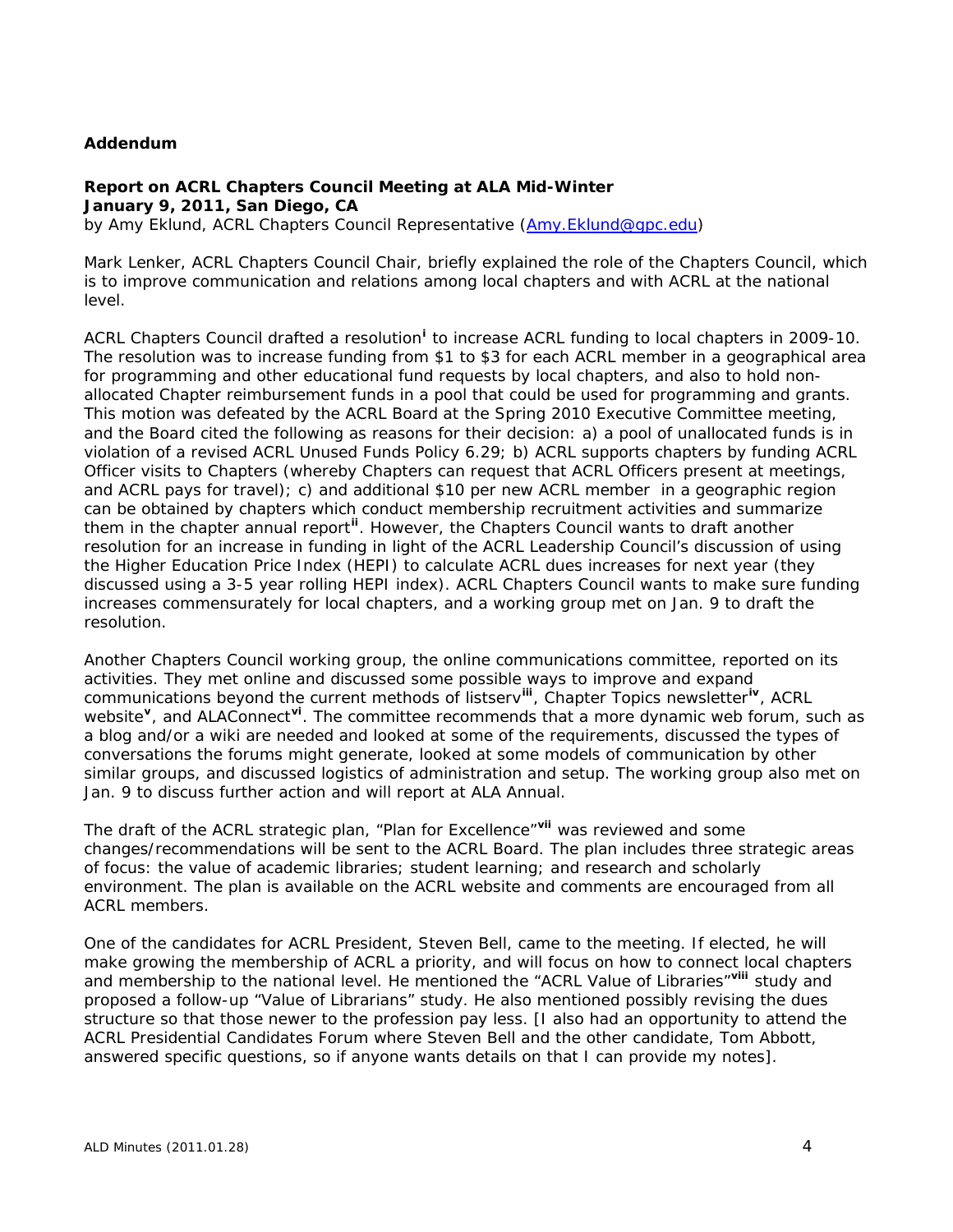Current ACRL Leadership visited the meeting to update the Chapters Council. ACRL President Lisa Hinchliffe reported on the following:

- 1) The "Value of Libraries" report**[ix](#page-5-4)** will be an important tool and area of focus. There is also a podcast of a discussion between report author Megan Oakleaf and Hinchliffe**[x](#page-5-5)**.
- 2) The ACRL Plan for Excellence will be reviewed and finalized in the coming months.
- 3) A bylaws change is being proposed (probably on the Spring ballot) which would allow the Board of Directors to adjust dues according to the HEPI index – other adjustments would still be voted on by the membership.
- 4) Revenue is not as healthy as in past years, so ACRL Board is looking at ways to "tighten the belt" in general.
- 5) If you're an ACRL member interested in volunteering in some capacity for ACRL, a form is available on the ACRL website**[xi](#page-5-6)**.
- 6) ACRL national funds officer visits to ACRL Chapter meetings travel is paid for by national. A form is available to request officer visits**[xii](#page-5-7)**.
- 7) ACRL Conference**[xiii](#page-5-8)** attendance was encouraged, either on-site in Philadelphia or through the virtual conference. For those unable to travel, virtual conference has over 130 sessions; registration opens Feb. 8 and group registration is available for a discount.

Two leadership positions are open for any interested ACRL members, especially anyone who has ever served as an officer of the GLA ALD (see me and I can put you in contact with the right person):

- 1) At-large candidate on the ACRL Board to represent Chapters Council (will start 2013)
- 2) Editor of Chapter Topics newsletter

In conclusion, I wanted to share some programming ideas that came to me while attending this meeting:

- 1) Presentation and discussion of the ACRL Value of Libraries report
- 2) Invite an ACRL Officer to speak
- 3) A combination of 1 and 2 (ACRL Officer speaks on the Value of Libraries report)
- 4) Chapter Topics newsletter contains a wealth of programming ideas from other chapters

Finally, I'd like to urge those of you who aren't members of ALA and/or ACRL to join and get involved. During tough economic times this is difficult, but our professional associations need us now more than ever to remain viable. Your membership in ACRL can potentially support programming for the GLA ALD, as I mentioned earlier, and new members in ACRL garner \$10 each in funding opportunities for our chapter. A challenge exists for us and for our division's leadership, as well, to apply for and use this funding to enhance our programming.

## <span id="page-4-0"></span>**References:**

i ACRL Chapters Council Minutes, Jan. 10, 2010, [http://www.ala.org/ala/mgrps/divs/acrl/about/chapters/minutes/Minutes%20-%20Final%20-](http://www.ala.org/ala/mgrps/divs/acrl/about/chapters/minutes/Minutes%20-%20Final%20-%20Ch.pdf) [%20Ch.pdf](http://www.ala.org/ala/mgrps/divs/acrl/about/chapters/minutes/Minutes%20-%20Final%20-%20Ch.pdf)

<span id="page-4-1"></span><sup>ii</sup> ACRL Executive Committee Meeting Minutes, Mar. 18-19, 2010, [http://connect.ala.org/files/61784/2010\\_spring\\_executive\\_committee\\_chicago\\_\\_64773.pdf](http://connect.ala.org/files/61784/2010_spring_executive_committee_chicago__64773.pdf)

<span id="page-4-2"></span><sup>iii</sup> Chapters Council Mailing List,

<http://www.ala.org/ala/mgrps/divs/acrl/about/chapters/listserv.cfm>

<span id="page-4-3"></span><sup>iv</sup> Chapter Topics Newsletter,

<http://www.ala.org/ala/mgrps/divs/acrl/about/chapters/topics/chaptertopics.cfm>